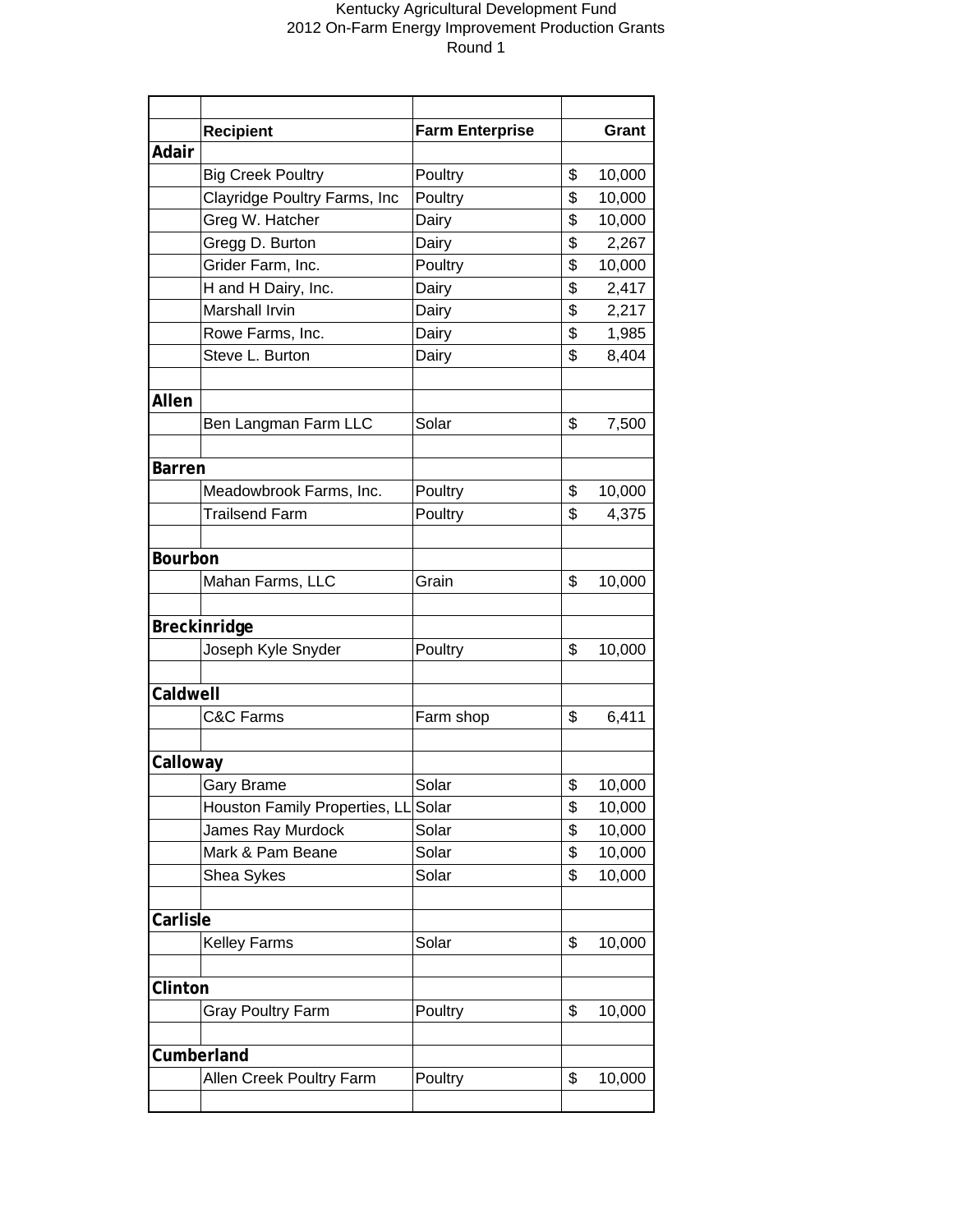|                | <b>Recipient</b>           | <b>Farm Enterprise</b> |    | Grant  |  |
|----------------|----------------------------|------------------------|----|--------|--|
| <b>Daviess</b> |                            |                        |    |        |  |
|                | <b>Brey Farms</b>          | Grain                  | \$ | 10,000 |  |
|                | <b>Glenn Farms</b>         | Grain                  | \$ | 10,000 |  |
|                | Robert B. Moorman          | Grain                  | \$ | 10,000 |  |
|                | Stephen Farms, LLC         | Grain                  | \$ | 10,000 |  |
|                |                            |                        |    |        |  |
| Franklin       |                            |                        |    |        |  |
|                | Wilson Nurseries, Inc.     | Greenhouse             | \$ | 10,000 |  |
|                |                            |                        |    |        |  |
| Fulton         |                            |                        |    |        |  |
|                | Dennis W. Jones            | Grain                  | \$ | 10,000 |  |
|                | <b>Elliott Farms</b>       | Poultry                | \$ | 10,000 |  |
|                | Grace Farms, Inc.          | Poultry                | \$ | 10,000 |  |
|                |                            |                        |    |        |  |
| Graves         |                            |                        |    |        |  |
|                | Larry Alan Colley          | Solar                  | \$ | 10,000 |  |
|                | <b>Robert Mills</b>        | Solar                  | \$ | 10,000 |  |
|                |                            |                        |    |        |  |
| Grayson        |                            |                        |    |        |  |
|                | <b>Valley View Poultry</b> | Solar                  | \$ | 10,000 |  |
|                |                            |                        |    |        |  |
| Hardin         |                            |                        |    |        |  |
|                | Joseph Mobley Farm         | Grain                  | \$ | 10,000 |  |
|                |                            |                        |    |        |  |
| Henderson      |                            |                        |    |        |  |
|                | <b>Triple E Farms</b>      | Grain                  | \$ | 10,000 |  |
|                |                            |                        |    |        |  |
| Hickman        |                            |                        |    |        |  |
|                | Fuller Poultry Inc.        | Poultry                | \$ | 10,000 |  |
|                | Hopper Farms Inc           | Farm shop              | \$ | 10,000 |  |
|                | James Neil Mathis          | Poultry                | \$ | 10,000 |  |
|                | Joe Stinson                | Poultry                | \$ | 10,000 |  |
|                | <b>Morrison Poultry</b>    | Poultry                | \$ | 10,000 |  |
|                | Stephen O. Sarten          | Poultry                | \$ | 10,000 |  |
|                | Tommy Ward                 | Poultry                | \$ | 10,000 |  |
|                | <b>Troy Carter</b>         | Poultry                | \$ | 5,850  |  |
|                | Westbrooks Poultry, LLC    | Poultry                | \$ | 10,000 |  |
|                | Wilson Workman             | Poultry                | \$ | 9,743  |  |
|                |                            |                        |    |        |  |
| Jessamine      |                            |                        |    |        |  |
|                | Henkle's Herbs & Heirloms  | Greenhouse             | \$ | 5,679  |  |
|                |                            |                        |    |        |  |
| Livingston     |                            |                        |    |        |  |
|                | K & K, Inc.                | Poultry                | \$ | 407    |  |
|                |                            |                        |    |        |  |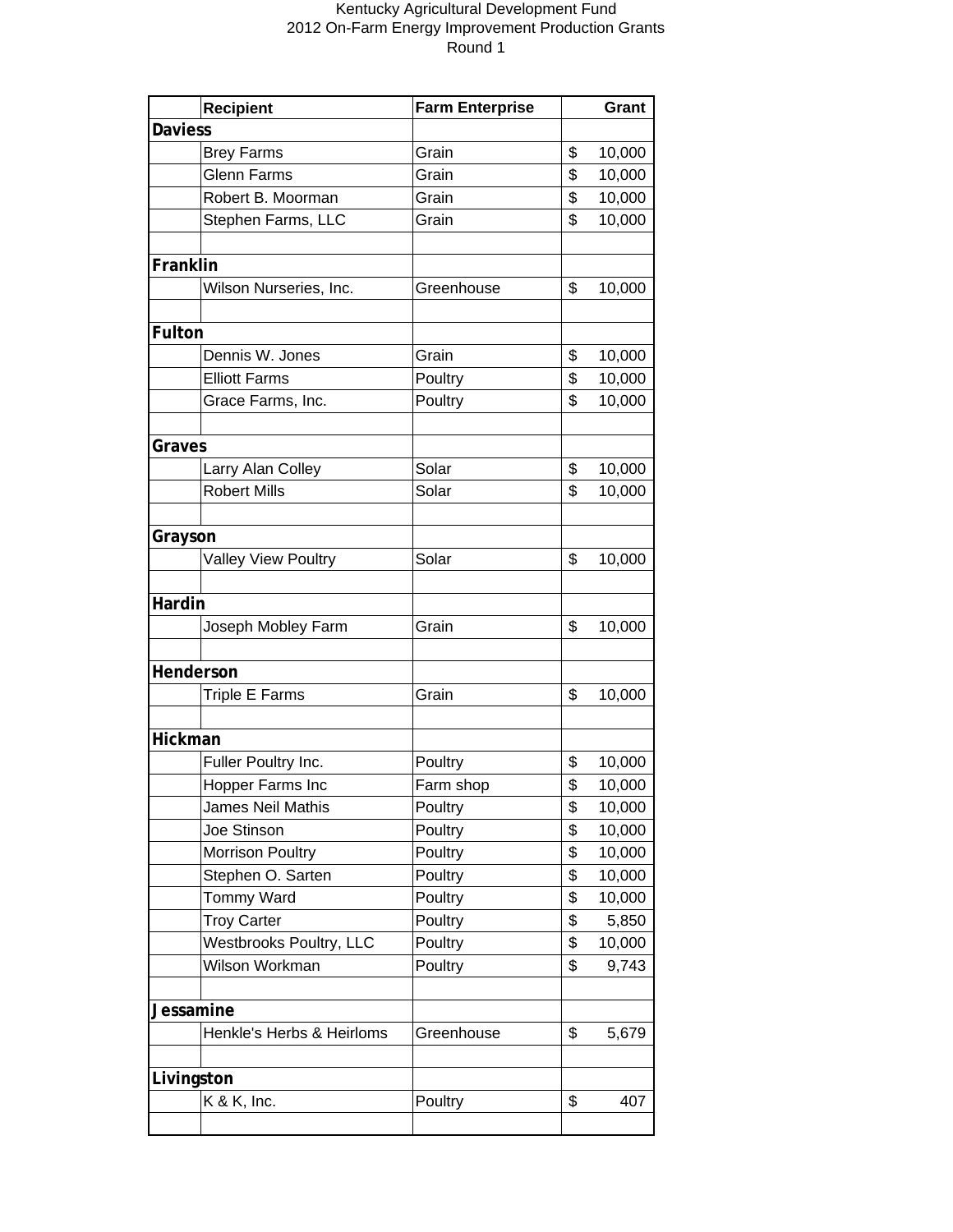| <b>Recipient</b><br>Logan<br>Gary L. Hendricks<br>Solar<br>\$<br>10,000<br>Robey Farms, LLC<br>Grain<br>\$<br>10,000<br>Marshall<br>\$<br><b>Becker Poultry</b><br>Poultry<br>10,000<br>Robert Johnson<br>\$<br>Solar<br>9,900<br>Ronald and Heather Davis<br>\$<br>10,000<br>Solar<br>McCracken<br>\$<br>Dewain Gipson<br>Grain<br>10,000<br>McLean<br><b>Chick Valley Farm</b><br>\$<br>Poultry<br>3,986<br>\$<br>Evans & Butler Poultry<br>3,730<br>Poultry<br>\$<br><b>Henpecked Farms</b><br>Poultry<br>10,000<br>\$<br><b>Twin Lakes Poultry</b><br>Poultry<br>6,584<br>Metcalfe<br>Crist Dairy Farm<br>\$<br>9,990<br>Dairy |  |  |  |  |  |  |
|------------------------------------------------------------------------------------------------------------------------------------------------------------------------------------------------------------------------------------------------------------------------------------------------------------------------------------------------------------------------------------------------------------------------------------------------------------------------------------------------------------------------------------------------------------------------------------------------------------------------------------|--|--|--|--|--|--|
|                                                                                                                                                                                                                                                                                                                                                                                                                                                                                                                                                                                                                                    |  |  |  |  |  |  |
|                                                                                                                                                                                                                                                                                                                                                                                                                                                                                                                                                                                                                                    |  |  |  |  |  |  |
|                                                                                                                                                                                                                                                                                                                                                                                                                                                                                                                                                                                                                                    |  |  |  |  |  |  |
|                                                                                                                                                                                                                                                                                                                                                                                                                                                                                                                                                                                                                                    |  |  |  |  |  |  |
|                                                                                                                                                                                                                                                                                                                                                                                                                                                                                                                                                                                                                                    |  |  |  |  |  |  |
|                                                                                                                                                                                                                                                                                                                                                                                                                                                                                                                                                                                                                                    |  |  |  |  |  |  |
|                                                                                                                                                                                                                                                                                                                                                                                                                                                                                                                                                                                                                                    |  |  |  |  |  |  |
|                                                                                                                                                                                                                                                                                                                                                                                                                                                                                                                                                                                                                                    |  |  |  |  |  |  |
|                                                                                                                                                                                                                                                                                                                                                                                                                                                                                                                                                                                                                                    |  |  |  |  |  |  |
|                                                                                                                                                                                                                                                                                                                                                                                                                                                                                                                                                                                                                                    |  |  |  |  |  |  |
|                                                                                                                                                                                                                                                                                                                                                                                                                                                                                                                                                                                                                                    |  |  |  |  |  |  |
|                                                                                                                                                                                                                                                                                                                                                                                                                                                                                                                                                                                                                                    |  |  |  |  |  |  |
|                                                                                                                                                                                                                                                                                                                                                                                                                                                                                                                                                                                                                                    |  |  |  |  |  |  |
|                                                                                                                                                                                                                                                                                                                                                                                                                                                                                                                                                                                                                                    |  |  |  |  |  |  |
|                                                                                                                                                                                                                                                                                                                                                                                                                                                                                                                                                                                                                                    |  |  |  |  |  |  |
|                                                                                                                                                                                                                                                                                                                                                                                                                                                                                                                                                                                                                                    |  |  |  |  |  |  |
|                                                                                                                                                                                                                                                                                                                                                                                                                                                                                                                                                                                                                                    |  |  |  |  |  |  |
|                                                                                                                                                                                                                                                                                                                                                                                                                                                                                                                                                                                                                                    |  |  |  |  |  |  |
|                                                                                                                                                                                                                                                                                                                                                                                                                                                                                                                                                                                                                                    |  |  |  |  |  |  |
|                                                                                                                                                                                                                                                                                                                                                                                                                                                                                                                                                                                                                                    |  |  |  |  |  |  |
| \$<br>Triple T Poultry, LLC<br>Poultry<br>10,000                                                                                                                                                                                                                                                                                                                                                                                                                                                                                                                                                                                   |  |  |  |  |  |  |
|                                                                                                                                                                                                                                                                                                                                                                                                                                                                                                                                                                                                                                    |  |  |  |  |  |  |
| Monroe                                                                                                                                                                                                                                                                                                                                                                                                                                                                                                                                                                                                                             |  |  |  |  |  |  |
| <b>Freetown Farms</b><br>Solar<br>10,000<br>\$                                                                                                                                                                                                                                                                                                                                                                                                                                                                                                                                                                                     |  |  |  |  |  |  |
| \$<br>Poultry<br>10,000<br>Grand View Acres, Inc.                                                                                                                                                                                                                                                                                                                                                                                                                                                                                                                                                                                  |  |  |  |  |  |  |
| Solar<br>\$<br>10,000<br>Pebblebrook Angus                                                                                                                                                                                                                                                                                                                                                                                                                                                                                                                                                                                         |  |  |  |  |  |  |
|                                                                                                                                                                                                                                                                                                                                                                                                                                                                                                                                                                                                                                    |  |  |  |  |  |  |
| Muhlenberg                                                                                                                                                                                                                                                                                                                                                                                                                                                                                                                                                                                                                         |  |  |  |  |  |  |
| Drum Sticks Poultry<br>Poultry<br>\$<br>2,808                                                                                                                                                                                                                                                                                                                                                                                                                                                                                                                                                                                      |  |  |  |  |  |  |
|                                                                                                                                                                                                                                                                                                                                                                                                                                                                                                                                                                                                                                    |  |  |  |  |  |  |
| Robertson                                                                                                                                                                                                                                                                                                                                                                                                                                                                                                                                                                                                                          |  |  |  |  |  |  |
| Troy D. Fooks<br><b>PTO Pellet Mill</b><br>\$<br>1,396                                                                                                                                                                                                                                                                                                                                                                                                                                                                                                                                                                             |  |  |  |  |  |  |
|                                                                                                                                                                                                                                                                                                                                                                                                                                                                                                                                                                                                                                    |  |  |  |  |  |  |
| <b>Russell</b>                                                                                                                                                                                                                                                                                                                                                                                                                                                                                                                                                                                                                     |  |  |  |  |  |  |
| B & H Dairy, LLC<br>\$<br>2,617<br>Dairy                                                                                                                                                                                                                                                                                                                                                                                                                                                                                                                                                                                           |  |  |  |  |  |  |
|                                                                                                                                                                                                                                                                                                                                                                                                                                                                                                                                                                                                                                    |  |  |  |  |  |  |
| Simpson                                                                                                                                                                                                                                                                                                                                                                                                                                                                                                                                                                                                                            |  |  |  |  |  |  |
| Albert H. Perkins Jr.<br>\$<br>Solar<br>7,500                                                                                                                                                                                                                                                                                                                                                                                                                                                                                                                                                                                      |  |  |  |  |  |  |
|                                                                                                                                                                                                                                                                                                                                                                                                                                                                                                                                                                                                                                    |  |  |  |  |  |  |
| Taylor                                                                                                                                                                                                                                                                                                                                                                                                                                                                                                                                                                                                                             |  |  |  |  |  |  |
| Mac Farms, Incorporated<br>\$<br>10,000<br>Anaerobic digester                                                                                                                                                                                                                                                                                                                                                                                                                                                                                                                                                                      |  |  |  |  |  |  |
|                                                                                                                                                                                                                                                                                                                                                                                                                                                                                                                                                                                                                                    |  |  |  |  |  |  |
| Trigg                                                                                                                                                                                                                                                                                                                                                                                                                                                                                                                                                                                                                              |  |  |  |  |  |  |
| <b>River Bend Farms</b><br>\$<br>10,000<br>Grain                                                                                                                                                                                                                                                                                                                                                                                                                                                                                                                                                                                   |  |  |  |  |  |  |
|                                                                                                                                                                                                                                                                                                                                                                                                                                                                                                                                                                                                                                    |  |  |  |  |  |  |
| Union                                                                                                                                                                                                                                                                                                                                                                                                                                                                                                                                                                                                                              |  |  |  |  |  |  |
| Roy Robinson Farm<br>Grain<br>\$<br>10,000                                                                                                                                                                                                                                                                                                                                                                                                                                                                                                                                                                                         |  |  |  |  |  |  |